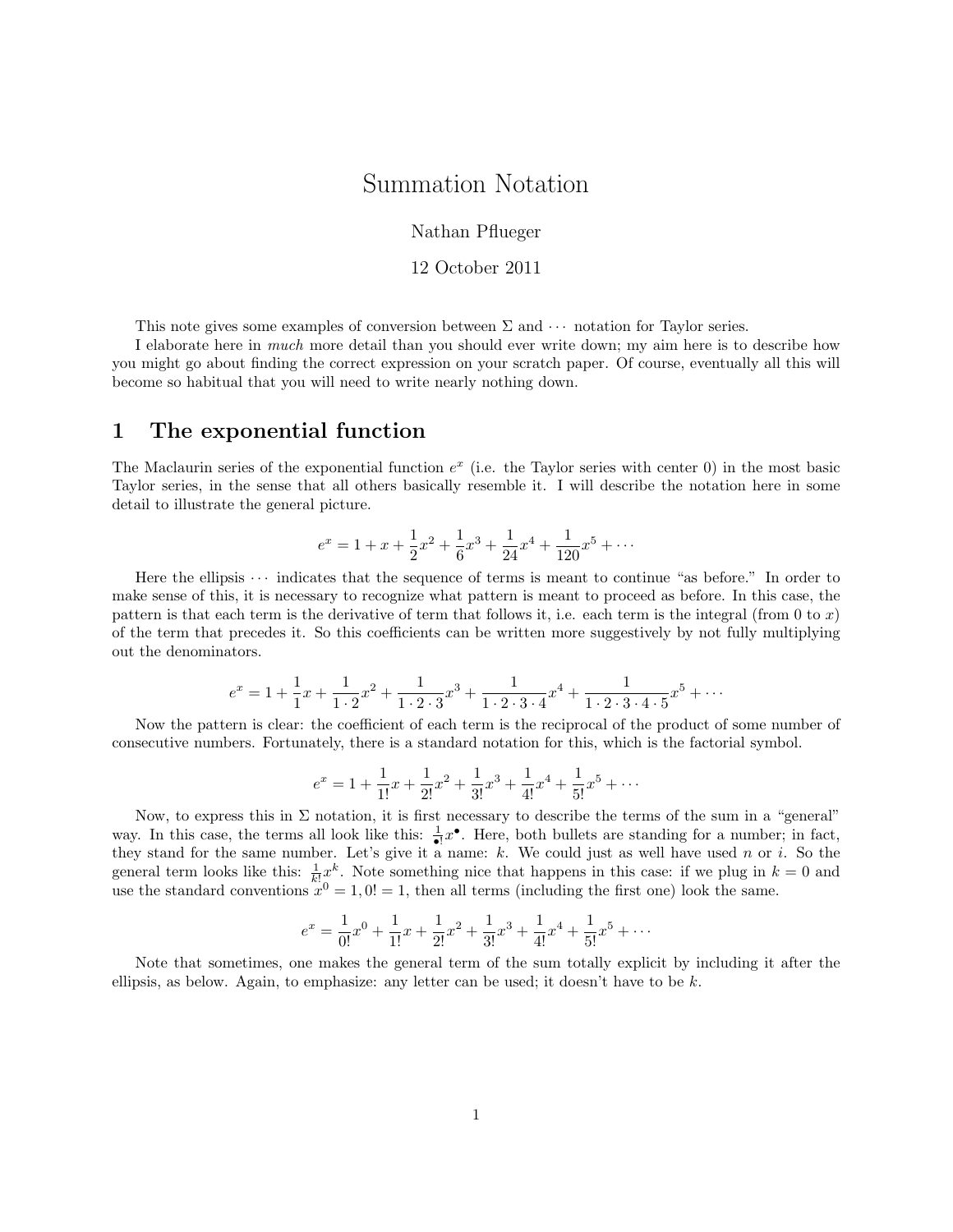$$
e^{x} = 1 + \frac{1}{1!}x + \frac{1}{2!}x^{2} + \frac{1}{3!}x^{3} + \frac{1}{4!}x^{4} + \frac{1}{5!}x^{5} + \dots + \frac{1}{k!}x^{k} + \dots
$$
  
\n
$$
e^{x} = 1 + \frac{1}{1!}x + \frac{1}{2!}x^{2} + \frac{1}{3!}x^{3} + \frac{1}{4!}x^{4} + \frac{1}{5!}x^{5} + \dots + \frac{1}{n!}x^{n} + \dots
$$
  
\n
$$
e^{x} = 1 + \frac{1}{1!}x + \frac{1}{2!}x^{2} + \frac{1}{3!}x^{3} + \frac{1}{4!}x^{4} + \frac{1}{5!}x^{5} + \dots + \frac{1}{i!}x^{i} + \dots
$$

The last ellipsis is important; it indicates that the sum continues on to infinity.

Now, since the general term looks like  $\frac{1}{k!}x^k$ , we know that the series will be written in the form  $\sum \frac{1}{k!}x^k$ , although we will need to decorate the  $\Sigma$  to make it fully specified. In particular, it is necessary to specify which values of k will be used. In this context, the first term is  $\frac{1}{0!}x^0$ , which is  $\frac{1}{k!}x^k$  for  $k=0$ . Therefore the first term is  $k = 0$ . So the notation can be updated to  $\sum_{k=0} \frac{1}{k!} x^k$ . Finally, it is necessary to supply the superscript, which tells the largest value of  $k$  that will be used. In this case, there is not largest value, which is indicated with the superscript  $\infty$ . Thus the final form is the following.

$$
e^x = \sum_{k=0}^{\infty} \frac{1}{k!} x^k
$$

Again, of course, the choice of the letter  $k$  was totally irrelevant. The following two notations are exactly equivalent.

$$
e^x = \sum_{n=0}^{\infty} \frac{1}{n!} x^n
$$

$$
e^x = \sum_{i=0}^{\infty} \frac{1}{i!} x^i
$$

Finally, note that we didn't necessarily need to recognize the initial term as  $\frac{1}{0!}x^0$ . We could just as well have left it alone, and only collapsed the other terms into the  $\Sigma$ . In this case, the smallest value of k that is used is  $k = 1$ . In this case, recall what the notation would signify.

$$
\sum_{k=1}^{\infty} \frac{1}{k!} x^k = \frac{1}{1!} x + \frac{1}{2!} x^2 + \frac{1}{3!} x^3 + \frac{1}{4!} x^4 + \frac{1}{5!} x^5 + \cdots
$$

Therefore, this notation can account for all terms in the Taylor series, starting from the second one. Thus to denote the whole series, we can write the following.

$$
e^x = 1 + \sum_{k=1}^{\infty} \frac{1}{k!} x^k
$$

#### 2 Common steps

The discussion of the series for the exponential function displayed the main steps involved in converting a Taylor series to  $\Sigma$  notation. Here is a summary of the steps employed, together with brief notes of how they were manifested in this case.

1. Identify what changes in each successive term (denominators multiplied by some number; exponents increased by one).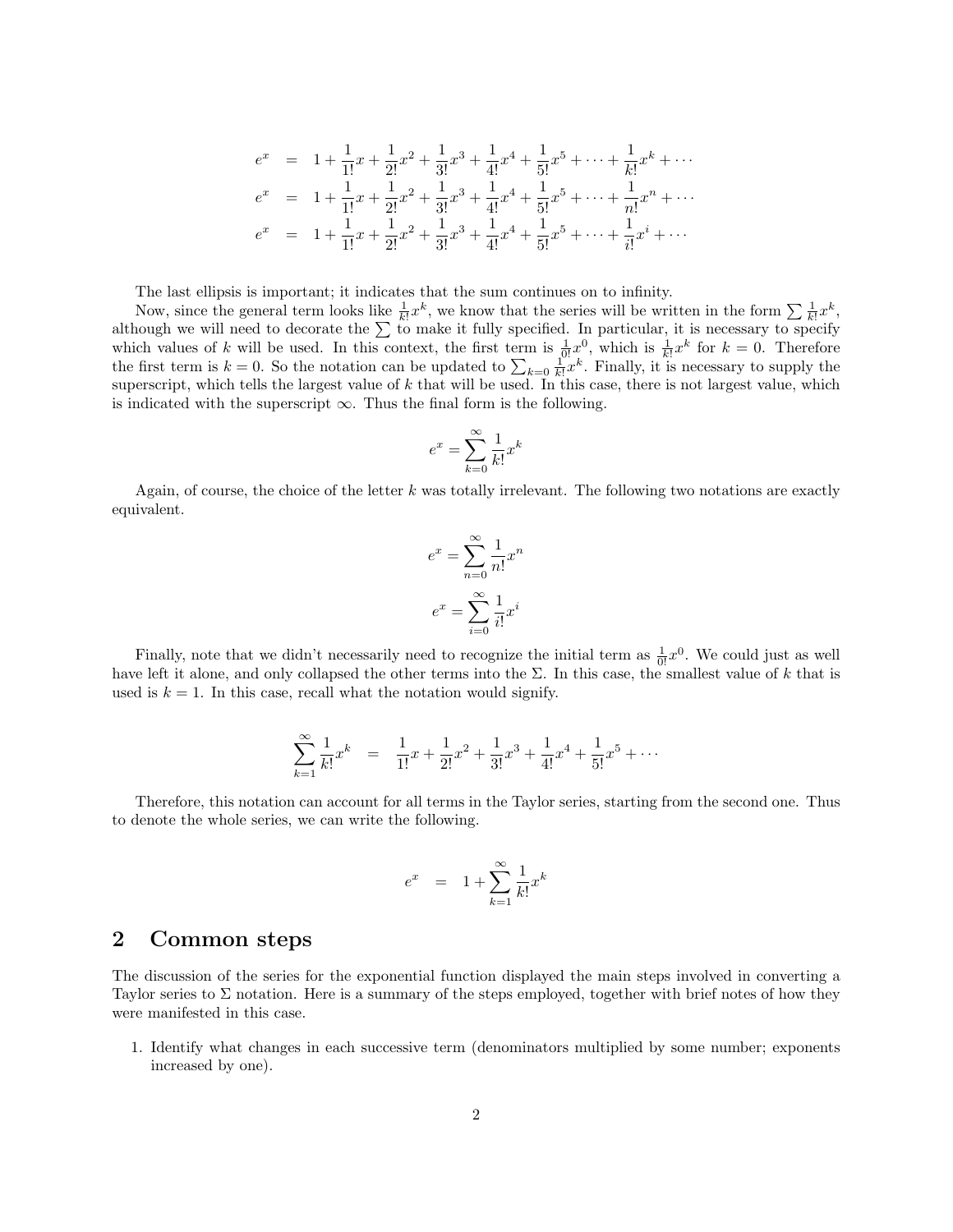- 2. Identify the places where these changes take place in the expression (each term looks like  $\frac{1}{\bullet}x^{\bullet}$ ).
- 3. Choose an index variable to identify each term with  $(k, \text{ or } n, \text{ or } i)$ .
- 4. Identify each "changing place" in the expression, and find a suitable way to express it in terms of this variable. The result is the "general term" expressed in terms of a variable  $(\frac{1}{k!}x^k)$ .
- 5. Identify the subscript of the  $\Sigma$ , which specifies what the index variable is called, and what its *smallest* value is  $(k = 0, \text{ or } k = 1 \text{ if the constant term is left outside}).$
- 6. Identify the largest value that the index variable must take. If there are infinitely many terms, take this to to be  $\infty$ . This becomes the superscript of the  $\Sigma$ .

# 3 A Taylor series for  $\frac{1}{x}$

Let us carry out similar steps in an example: the Taylor series with center  $c = 2$  of the function  $f(x) = \frac{1}{x}$ .

The first step is to compute the derivatives of this function, and evaluate them at the center. Note that I am not fully simplifying all these terms; in general, this will tend to make it easier to identify the pattern.

$$
f(x) = \frac{1}{x}
$$
  
\n
$$
f'(x) = -\frac{1}{x^2}
$$
  
\n
$$
f'(2) = -\frac{1}{2^2}
$$
  
\n
$$
f''(x) = 2\frac{1}{x^3}
$$
  
\n
$$
f'''(x) = -2 \cdot 3\frac{1}{x^4}
$$
  
\n
$$
f'''(2) = 2 \cdot \frac{1}{2^3}
$$
  
\n
$$
f'''(2) = -2 \cdot 3 \cdot \frac{1}{2^4}
$$
  
\n
$$
f'''(2) = -2 \cdot 3 \cdot \frac{1}{2^3}
$$
  
\n
$$
f^{(4)}(x) = 2 \cdot 3 \cdot 4 \cdot \frac{1}{x^5}
$$
  
\n
$$
f^{(4)}(2) = 2 \cdot 3 \cdot 4 \cdot \frac{1}{2^5}
$$

Therefore the Taylor series will begin as follows.

$$
\frac{1}{2} - \frac{1}{2^2}(x-2) + 2 \cdot \frac{1}{2^3} \frac{1}{2!}(x-2)^2 - 2 \cdot 3 \cdot \frac{1}{2^4} \frac{1}{3!}(x-2)^3 + 2 \cdot 3 \cdot 4 \cdot \frac{1}{2^5} \frac{1}{4!}(x-2)^4 - \cdots
$$

First of all, notice that the factorials in the denominator nicely cancel the constant factors in front.

$$
\frac{1}{2} - \frac{1}{2^2}(x-2) + \frac{1}{2^3}(x-2)^2 - \frac{1}{2^4}(x-2)^3 + \frac{1}{2^5}(x-2)^4 - \cdots
$$

Now, notice the following structure emerging.

- At each step, the sign changes (the series is alternating).
- At each step, the power of two in the denominator increases by 1.
- At each step, the exponent of  $(x 2)$  increases by 1.

It is starting to appear that the general term will always look something like this:

$$
\pm \frac{1}{2^{\bullet}}(x-2)^{\bullet}
$$

Here, each bullet signifies some number, changing with each term. Now let's choose a variable. Let's use n this time, and assume this it is the exponent in the general term.

$$
\pm \frac{1}{2•}(x-2)^n
$$

Now, we need to express the other mystery symbols  $\bullet, \pm$  in terms of n. This is not too tricky: just look at a single example, such as this term.

$$
+\frac{1}{2^5}(x-2)^4
$$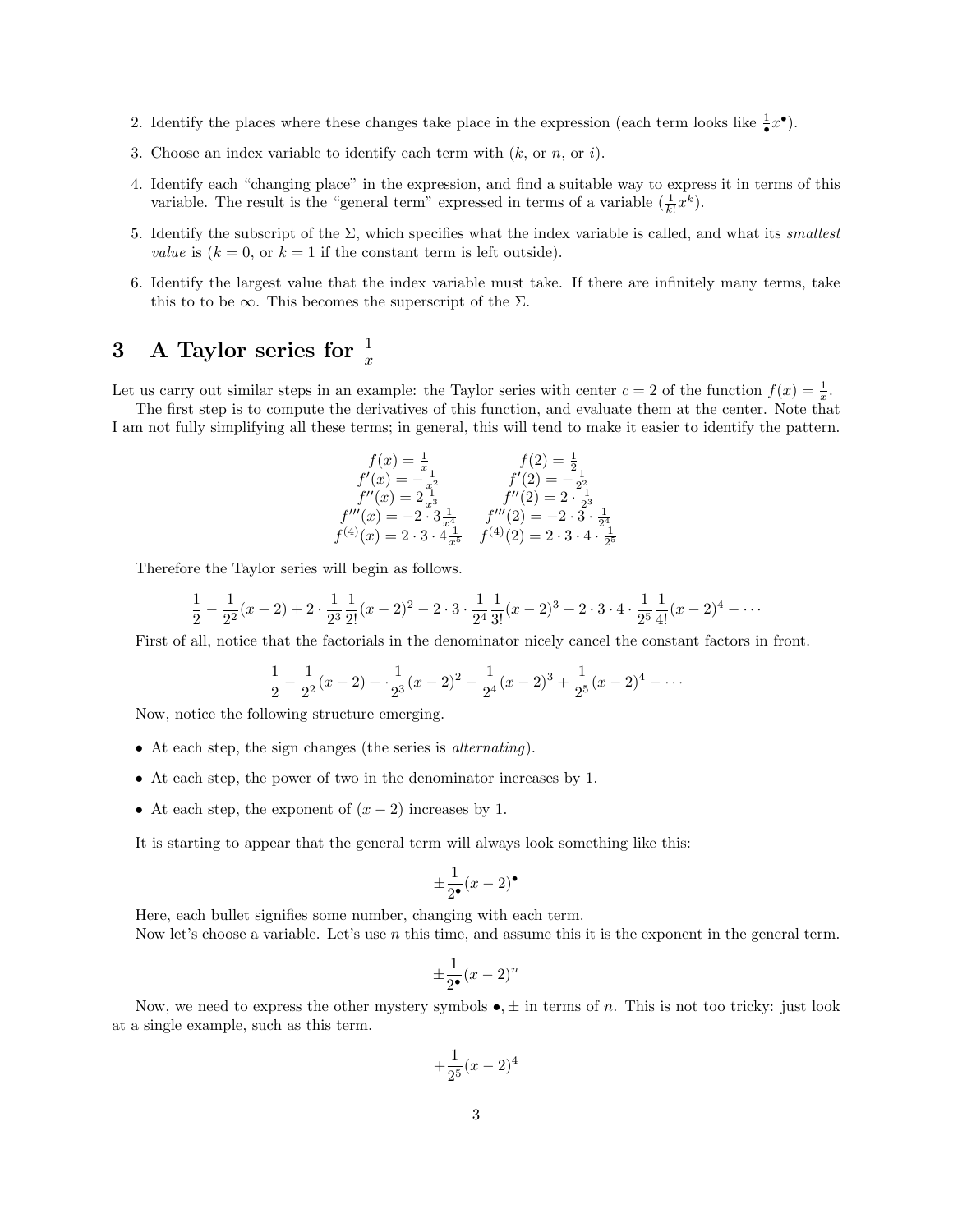Here, the number before the factorial is one more than the exponent. Since the exponent is n, this should be  $n + 1$ . So the general term should look like this.

$$
\pm \frac{1}{2^{n+1}}(x-2)^n
$$

The only remaining thing to iron out is the alternating sign. Usually one of two things is done here: either include a term  $(-1)^n$  or  $(-1)^{n+1}$  (or  $(-1)^{n-1}$ ). Which you use can be discovered by just looking at one term: when  $n = 4$ , the sign is +. So we should use  $(-1)^n$ . So here is the general term.

$$
(-1)^n \frac{1}{2^{n+1}} (x-2)^n
$$

Or, more compactly:

$$
\frac{(-1)^n}{2^{n+1}}(x-2)^n
$$

Thus, the notation for the series will look like this.

$$
\sum \frac{(-1)^n}{2^{n+1}}(x-2)^n
$$

We just need to decorate the  $\Sigma$ . Doing this consists of finding the smallest value of n we wish to include, and the largest. There is no largest, so the superscript will be  $\infty$ . As for the smallest, the smallest term is

$$
\frac{1}{2} = (-1)^0 \frac{1}{2^1} (x - 2)^0
$$

This term corresponds to the case  $n = 0$ . Therefore, adding these decorations, here is the series in  $\Sigma$ notation.

$$
\sum_{k=0}^{\infty} \frac{(-1)^n}{2^{n+1}} (x-2)^n
$$

### 4 A Taylor series for  $\cos x$

Suppose that we compute the Taylor series for cos x, with center  $c = \pi$ . Then (omitting some calculations) the first several terms look like this.

$$
-1 + 0 \cdot (x - \pi) + 1 \cdot \frac{1}{2!} (x - \pi)^2 + 0 \cdot \frac{1}{3!} (x - \pi)^3 - 1 \cdot \frac{1}{4!} (x - \pi)^4 + 0 \cdot \frac{1}{5!} (x - \pi)^5 + \cdots
$$

In this case, it is convenient to throw out the terms that are 0. This leaves behind:

$$
-1 + \frac{1}{2!}(x - \pi)^2 - \frac{1}{4!}(x - \pi)^4 + \cdots
$$

Here are some pertinent features.

- The series alternates signs.
- The exponent increases by two each time.
- The argument of the factorial increases by two each time.